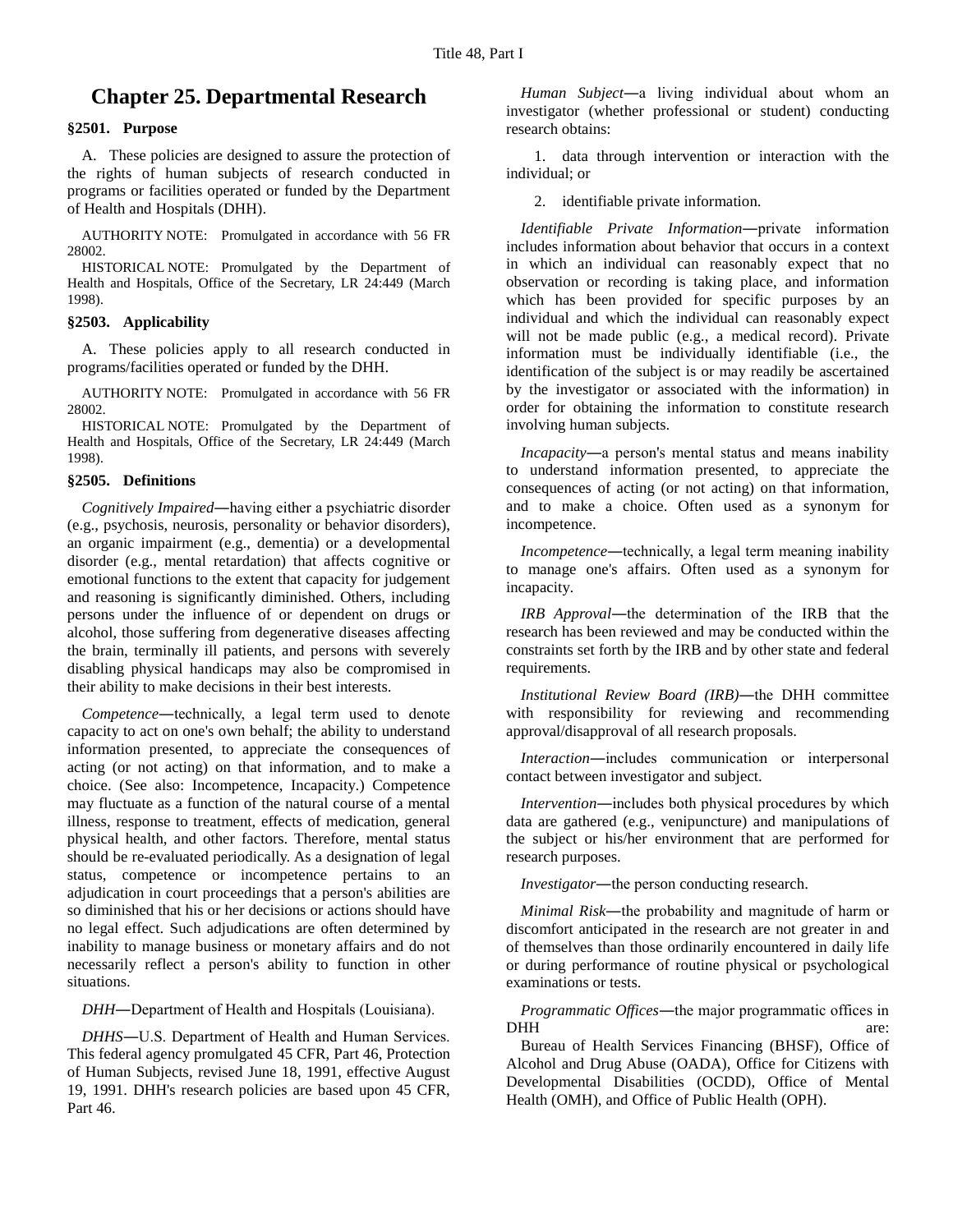*Research*―systematic investigation, including research development, testing and evaluation, designed to develop or contribute to generalizable knowledge.

AUTHORITY NOTE: Promulgated in accordance with 56 FR 28002.

HISTORICAL NOTE: Promulgated by the Department of Health and Hospitals, Office of the Secretary, LR 24:449 (March 1998).

#### **§2507. Statement of Principles**

A. The DHH believes that research involving human subjects must be based upon the principles of respect for persons, beneficence, and justice.

1. Respect for persons involves a recognition of personal dignity and autonomy of individuals, and special protection of those persons with diminished autonomy.

2. Beneficence entails an obligation to protect persons from harm by maximizing anticipated benefits and minimizing possible risks of harm.

3. Justice requires that benefits and burdens of research be distributed fairly.

B. DHH also recognizes that many consumers of its services may be cognitively impaired and therefore deserve special consideration as potential research subjects. The predominant ethical concern in research involving persons with psychiatric, cognitive, developmental, or chemical dependency disorders is that their conditions may compromise their capacity to understand the information presented and their ability to make a reasoned decision about participation. Consequently, approval of proposals to use these individuals as research subjects will be conditioned upon the researcher demonstrating that:

1. such individuals comprise the only appropriate subject population;

2. the research question focuses on an issue unique to these subjects;

3. the research involves no more than minimal risk, except when the purpose of the research is therapeutic for these individual subjects and the risk is commensurate with the degree of expected benefit.

AUTHORITY NOTE: Promulgated in accordance with 56 FR 28002.

HISTORICAL NOTE: Promulgated by the Department of Health and Hospitals, Office of the Secretary, LR 24:450 (March 1998).

## **§2509. Policies and Procedures**

A. Policy Basis. Research conducted and authorized by the DHH will meet all applicable federal and state laws and regulations, accreditation standards, and professional codes of ethics. These policies derive primarily from 45 CFR, Part 46, Protection of Human Subjects and are also consonant with 21 CFR, Parts 50 and 56, adopted by the Food and Drug Administration. (Both sets of regulations were effective on August 19, 1991.) 45 CFR, Part 46 is applicable to other DHHS components, including the Health Care Financing Authority (Medical Assistance Programs).

B. Establishment of Institutional Review Board (IRB). There is hereby established a DHH IRB to review and evaluate all proposed research projects.

1. Twenty-four hour facilities may either utilize these policies as written or amend them to provide for an in-house IRB for initial assessment of research projects prior to submission to the DHH IRB for final review.

2. All research involving DHH consumers, employees, or services in the community and in institutions will be reviewed by the DHH IRB before it is submitted to the secretary or designee for final approval.

3. The IRB is a permanent standing committee which meets quarterly or as needed.

4. The membership shall consist of at least seven members, appointed by the secretary, partly from recommendations by the assistant secretaries and the director of the BHSF:

a. the director of research and development or his/her designee shall serve as permanent chairperson of the IRB. In the event of an extended absence from duty of the permanent chair, the secretary shall appoint a temporary replacement to serve during that period;

b. each office and the BHSF shall have at least one member;

c. relevant professional disciplines shall be represented in the membership;

d. at least one member shall be a direct service provider;

e. one member shall not be employed by the DHH. If possible, this member should be an ethicist (specialist in ethics) or an attorney;

f. at least one member shall be either a primary consumer, or a family member, or an advocate;

g. at least one member's primary concerns shall be in science areas and at least one member's primary concerns shall be in nonscientific areas. If not selected under §2509.B.4.e, an attorney or ethicist should fill the latter slot;

5. The IRB may, in its discretion, invite individuals with competence in special areas to assist in the review of issues which require expertise beyond or in addition to that available to the IRB. Such individuals shall not vote with the IRB.

6. IRB members should have appropriate research training, experience or interest. Membership should also sufficiently represent the cultural, ethnic, and gender diversity of the state and be sensitive to diverse community attitudes.

7. Except for the chair, members shall be appointed for one-year terms and may be reappointed.

8. No IRB member may participate in the initial or continuing review of any project in which the member has a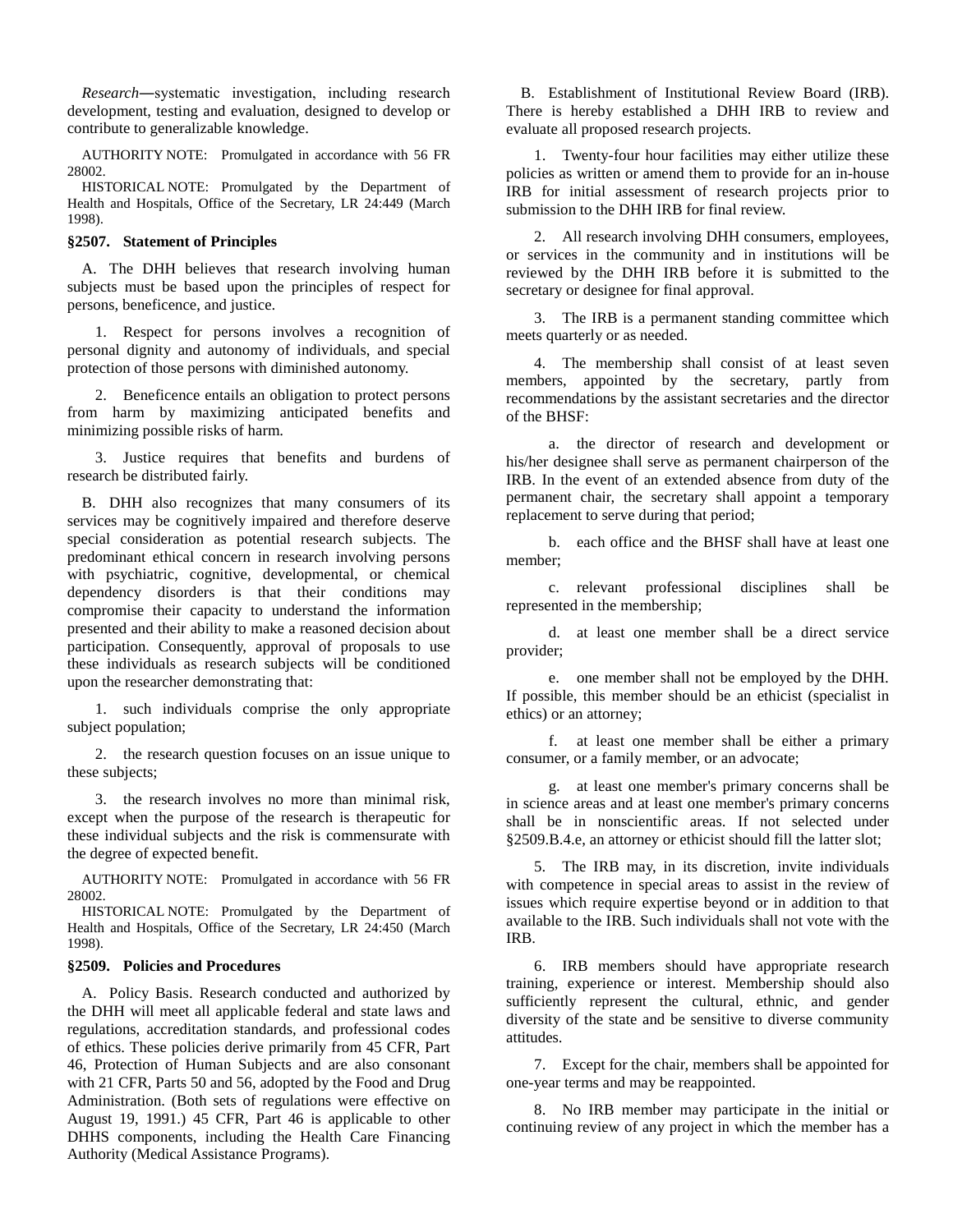conflicting interest, except to provide information requested by the IRB.

9. Once constituted, the IRB shall adopt written bylaws and guidelines/application materials for conducting research in DHH operated/funded programs or facilities.

10. Research approved by the Office of Public Health's (OPH) IRB prior to the adoption of these policies does not require DHH IRB approval. However, copies of proposals approved by the OPH IRB shall be provided to the chair of the DHH IRB.

C. IRB Review Process. Prior to authorization and initiation of research, an IRB meeting shall be convened to conduct a detailed review of the project in order to determine that all of the following requirements are met.

1. Proposal incorporates procedures designed to minimize the risk to participants. Risks to subjects are minimized by using procedures which are consistent with sound research design and do not unnecessarily expose subjects to risk and, whenever appropriate, by using procedures already being performed on subjects for diagnostic or treatment purposes.

2. Risks to subjects are reasonable in relation to anticipated benefits and the importance of any knowledge that may reasonably be expected to result. In evaluating risks and benefits, the IRB should consider only those risks and benefits that may result from the research, as distinguished from risks and benefits of therapies subjects would receive even if not participating in the research. The IRB should not consider possible long-range effects of applying knowledge gained in the research (e.g., possible effects of research on public policy) as among those research risks that fall within its purview.

3. Selection of subjects is equitable. In making this assessment, the IRB should take into account the purposes and setting of the research. It should be particularly cognizant of special problems of research involving vulnerable populations, such as children, prisoners, pregnant women, mentally disabled persons, or economically or educationally disadvantaged persons.

4. Research design minimizes possible disruptive effects of project on organizational operation.

5. Research design is in compliance with accepted ethical standards.

6. Informed consent will be sought from each prospective subject or the subject's legally authorized representative, in accordance with and to the extent required in §2509.E.

7. Informed consent will be appropriately documented, in accordance with and to the extent required by §2509.E.1-5 of these rules.

8. When appropriate, the research plan provides monitoring of the data collected to ensure subjects' safety.

9. Research proposal contains requisite safeguards to protect the privacy of subjects and to maintain the confidentiality of data.

10. Research proposal has been approved at the appropriate program administrative level, beginning with the program/facility.

D. IRB Recommendations and Notification

1. Researchers should be either present at the IRB meeting which considers their proposals or available for questioning at an indicated phone number during that time.

2. Following detailed review, the IRB by majority vote approves (fully or provisionally) or disapproves the research proposal.

a. Provisional approval means that minor modifications, specified in writing by the IRB, must be received by the chair within 30 days in order to recommend full approval.

b. Proposals receiving full approval are sent to the secretary or designee for authorization to begin research.

3. The secretary or the director of research and development will notify the researcher in writing of the IRB's decision to approve or disapprove the proposed research within 10 working days.

a. If the proposal is not approved, the letter will indicate reasons for disapproval and give the researcher an opportunity to respond in writing to the IRB.

b. There are no appeals for research proposals disapproved on the basis of ethical shortcomings or potential harm to subjects.

c. No research, subject to IRB review, can begin until written authorization from the secretary or designee is received.

d. Research approved by the IRB may be subject to further administrative review and approval or disapproval. However, no administrator can approve research which has not been approved by the IRB.

e. After approval, the IRB shall review the research in progress at appropriate intervals, but not less than once per year.

f. The IRB has the authority to suspend or terminate approval of research that is not being conducted in accordance with the IRB's requirements or that has been associated with unexpected harm to subjects. Any suspension or termination of approval shall be in writing, include the reasons for this action, and be reported promptly to the investigator, appropriate agency officials, and the secretary.

g. Cooperative research refers to those projects covered by this Chapter which involve more than one institution or agency. In the conduct of cooperative research projects, each institution or agency is responsible for safeguarding the rights and welfare of human subjects and for complying with 45 CFR, Part 46. With the approval of the DHH or agency head, an institution participating in a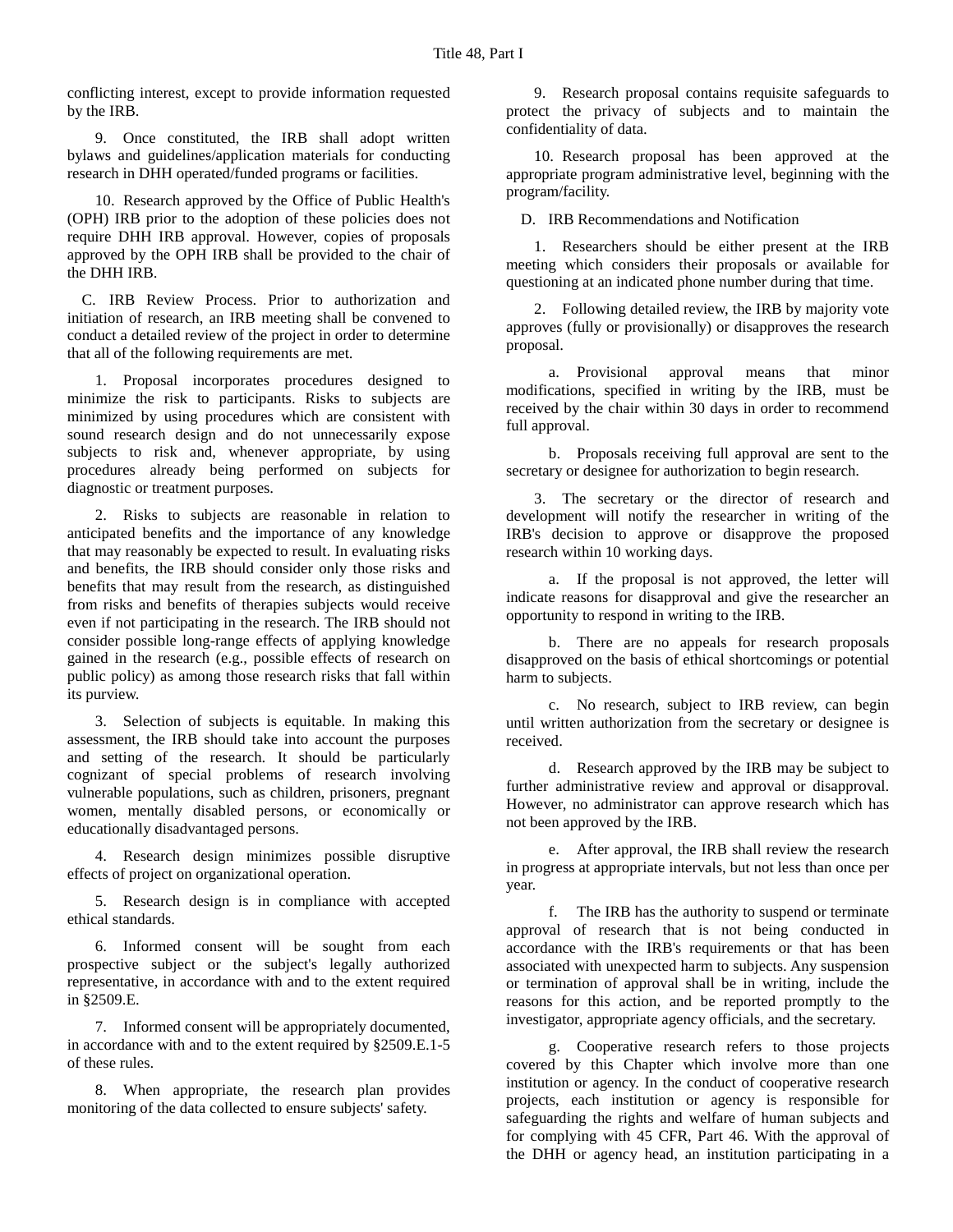cooperative project may enter into a joint review arrangement, rely upon the review of another qualified IRB, or make similar arrangements for avoiding duplication of effort.

4. Expedited Review Procedure

a. Research that involves no more than minimal risk and in which the only involvement of human subjects will be in one or more of the following categories (carried out through standard methods) may be reviewed by the IRB through an expedited review procedure. Under this procedure, the review may be carried out by the IRB chairperson or by one or more experienced reviewers designated by the chair from among IRB members. In reviewing the research, the reviewers may exercise all of the authority of the IRB except that they may not disapprove the research. Research may be disapproved only after review in accordance with the nonexpedited procedures set forth in §2509.C. A report of all research approved by expedited review will be presented by the chair to the full IRB at its next regularly scheduled meeting. Categories of research which may qualify for expedited review include:

i. research conducted in established or commonly accepted educational settings, involving normal educational practices (e.g., research on special education instructional strategies);

ii. research involving the use of educational tests, survey procedures, interview procedures, or observation of public behavior if such research does not record information or identifiers which can be linked to individual human subjects;

iii. research involving the collection or study of existing data, documents, records, pathological specimens, or diagnostic specimens;

iv. research and demonstration projects which are conducted by or subject to the approval of the secretary or heads of programmatic offices and are designed to study, evaluate, or otherwise examine public benefit of services or programs;

v. research conducted by faculty or students at colleges/universities if all of the following conditions are met:

(a). a copy of the university's IRB policies is on file with the DHH IRB;

(b). university IRB's approval of the research is documented;

(c). a copy of the full research proposal is included;

(d). for student research, written approval of the project by both a faculty advisor and a DHH staff sponsor must be provided;

vi. research approved by an IRB in 24-hour facilities if requested via the chief executive officer of the facility to the DHH IRB chair;

vii. requests from investigators for minor changes in research approved less than one year prior to such request;

viii. cooperative research which has been approved by the IRB and head of an agency outside of DHH.

b. The secretary or agency heads may restrict, suspend, terminate, or choose not to authorize use of the expedited review procedure.

E. Informed Consent of Research Subjects. Except as provided elsewhere in Chapter 25, no investigator may involve a human being as a subject in research unless the investigator obtains the legally effective informed consent of the subject or the subject's authorized representative. An investigator shall seek such consent only under circumstances that provide the prospective subject or the representative sufficient opportunity to consider whether or not to participate and that minimize the possibility of coercion or undue influence. The information that is given to the subject or representative shall be in language easily understandable to the subject or representative. No informed consent document may include any exculpatory language through which the subject or representative is made to waive or appear to waive any of the subject's legal rights or the investigator, the sponsor, or the agency and its agents are/appear to be released from liability for negligence.

1. Basic Elements of Informed Consent. Except as provided below, the investigator shall provide each subject the following information:

a. a statement that the study involves research, an explanation of the purposes of the research and the expected duration of the subject's participation, a description of the procedures to be followed, and identification of any procedures which are experimental;

b. a description of any reasonably foreseeable risks or discomforts to the subject;

c. a description of any benefits to the subject or to others which may reasonably be expected from the research;

d. a disclosure of appropriate alternative procedures or courses of treatment, if any, that might be advantageous to the subject;

e. a statement describing the extent, if any, to which confidentiality of records identifying the subject will be maintained;

f. for research involving more than minimal risk, explanations as to whether any compensation and medical treatment are available if injury occurs and, if so, what they consist of, or where further information may be obtained;

g. an explanation of whom to contact for answers to pertinent questions about the research and research subjects' rights, and whom to contact in the event of a research related injury to the subject;

h. a statement that participation is voluntary, refusal to participate will involve no penalty or loss of benefits to which the subject is otherwise entitled, and the subject may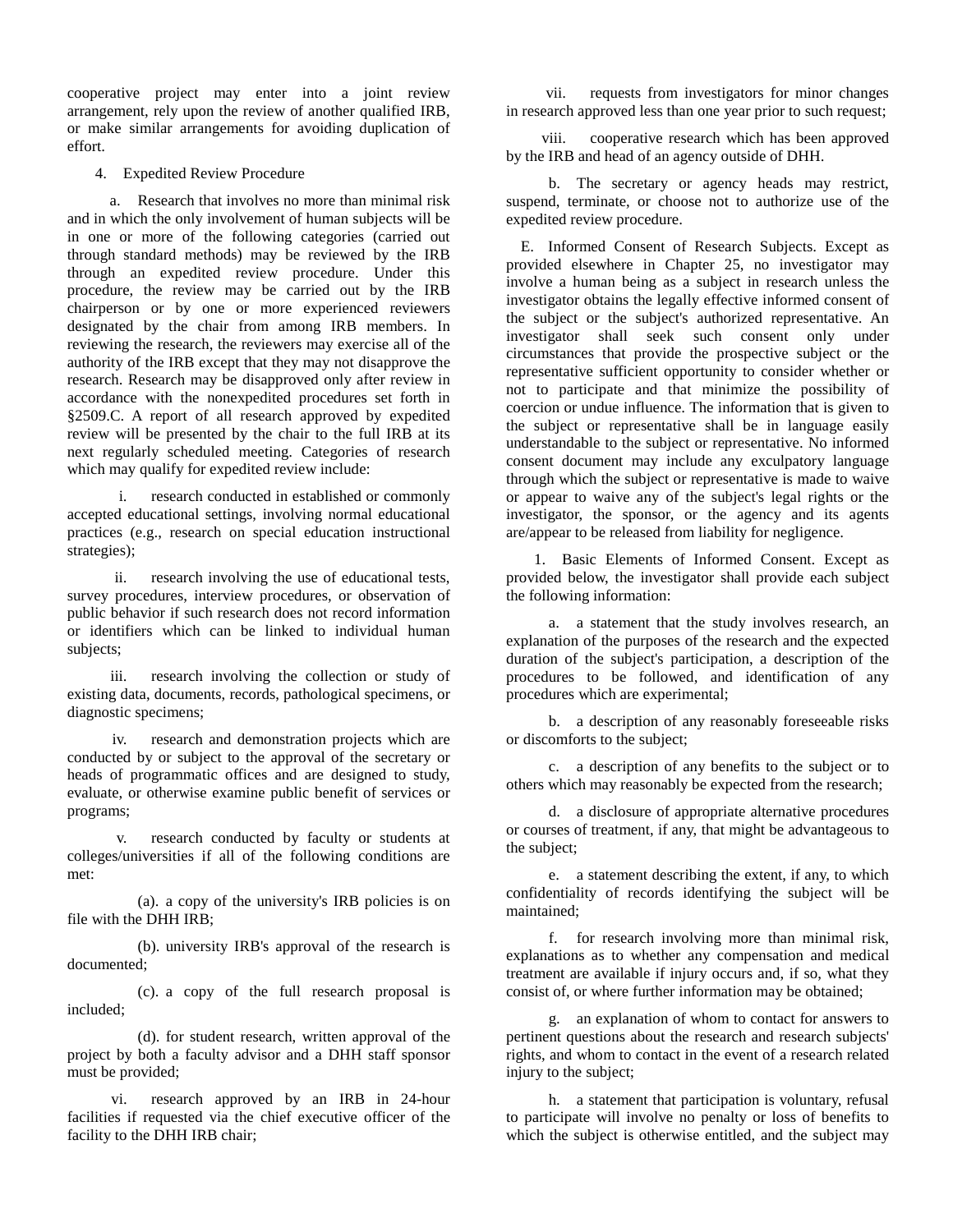discontinue participation at any time without penalty or loss of benefits to which the subject is otherwise entitled.

2. Additional Elements of Informed Consent. When appropriate, one or more of the following elements of information shall also be provided to each subject:

a. a statement that the particular treatment or procedure may involve risk that is currently unforeseeable;

b. anticipated circumstances under which the subject's participation may be terminated by the investigator without regard to the subject's consent;

c. any additional costs to the subject that may result from research participation;

d. the consequences of a subject's decision to withdraw from the research and procedures for orderly termination of participation by the subject;

e. a statement that significant new findings developed during the course of the research which may relate to the subject's willingness to continue participation will be provided to the subject;

f. the approximate number of subjects involved in the study.

3. Waiver of Informed Consent. The IRB may waive the requirement to obtain informed consent provided that the IRB finds and documents that:

a. the research or demonstration project is to be conducted by or subject to the approval of state government officials and is designed to study or evaluate public benefit of services provided or funded by DHH;

b. such project deals with improving procedures for obtaining benefits/services under those programs and/or suggesting possible changes in or alternatives to those programs/procedures or in the methods/levels of payment for benefits or services under those programs; and

c. such research or projects shall not involve identifying individual recipients of services/benefits.

4. Documentation of Informed Consent

a. Informed consent shall be documented by the use of a written consent form approved by the IRB and signed by the subject or the subject's legally authorized representative. A copy shall be given to the person signing the form.

b. The written consent document must embody the elements of informed consent required in §2509.E.1. This form may be read to the subject or the subject's legally authorized representative but, in any event, the investigator shall give either the subject or the representative adequate opportunity to read it before it is signed. An IRB recommended informed consent document will be included in the guidelines/application materials for conducting research in DHH operated/funded programs or facilities.

c. The IRB may waive the requirement for the investigator to obtain a signed consent form for some or all subjects if it finds either:

i. that the only record linking the subject and the research would be the consent document and the principal risk would be the potential harm resulting from a breach of confidentiality. Each subject will be asked if he/she wants documentation linking him/her with the research, and the subject's wish shall govern; or

ii. that the research presents no more than minimal risk of harm to subjects and involves no procedures for which written consent is normally required outside of the research context.

d. In cases in which the documentation requirement is waived, the IRB may require the investigator to provide subjects with a written statement regarding the research.

5. The IRB shall demand additional protection and informed consent rights if the research involves fetuses, pregnant women and human in-vitro fertilization (45 CFR46:201-211), prisoners (45 CFR 46:301-306), or children (45 CFR 46:401-409).

F. Responsibilities of Research Investigators. In addition to all of the requirements detailed in §2509, researchers shall be responsible for the following.

1. Research investigators shall prepare and submit a protocol giving a complete description of the proposed research.

a. The protocol shall include provisions for adequate protection of the rights and welfare of prospective research subjects and ensure that pertinent laws and regulations are observed.

b. Samples of proposed informed consent forms shall be included with the protocol.

c. A completed DHH Application to Conduct Research must be submitted with the protocol.

2. Research investigators shall obtain and document appropriate administrative approval (beginning at the program/facility level) to conduct research before the proposal is submitted to the DHH IRB.

3. Prior to the beginning of the research, the investigator shall communicate to impacted staff the purpose and nature of the research.

4. Upon completion of the research, the principal investigator shall attempt to remove any confusion, misinformation, stress, physical discomfort, or other harmful consequences, however unlikely, that may have arisen with respect to subjects as a result of the research.

5. Within 30 working days of the completion of the research, the principal investigator shall communicate the outcome(s) and practical or theoretical implications of the research project to the program administrator and, when appropriate, program staff in a manner that they can understand.

6. The researcher shall submit progress reports as requested by the IRB (at least annually). As soon as practicable after completion of the research, but in no case